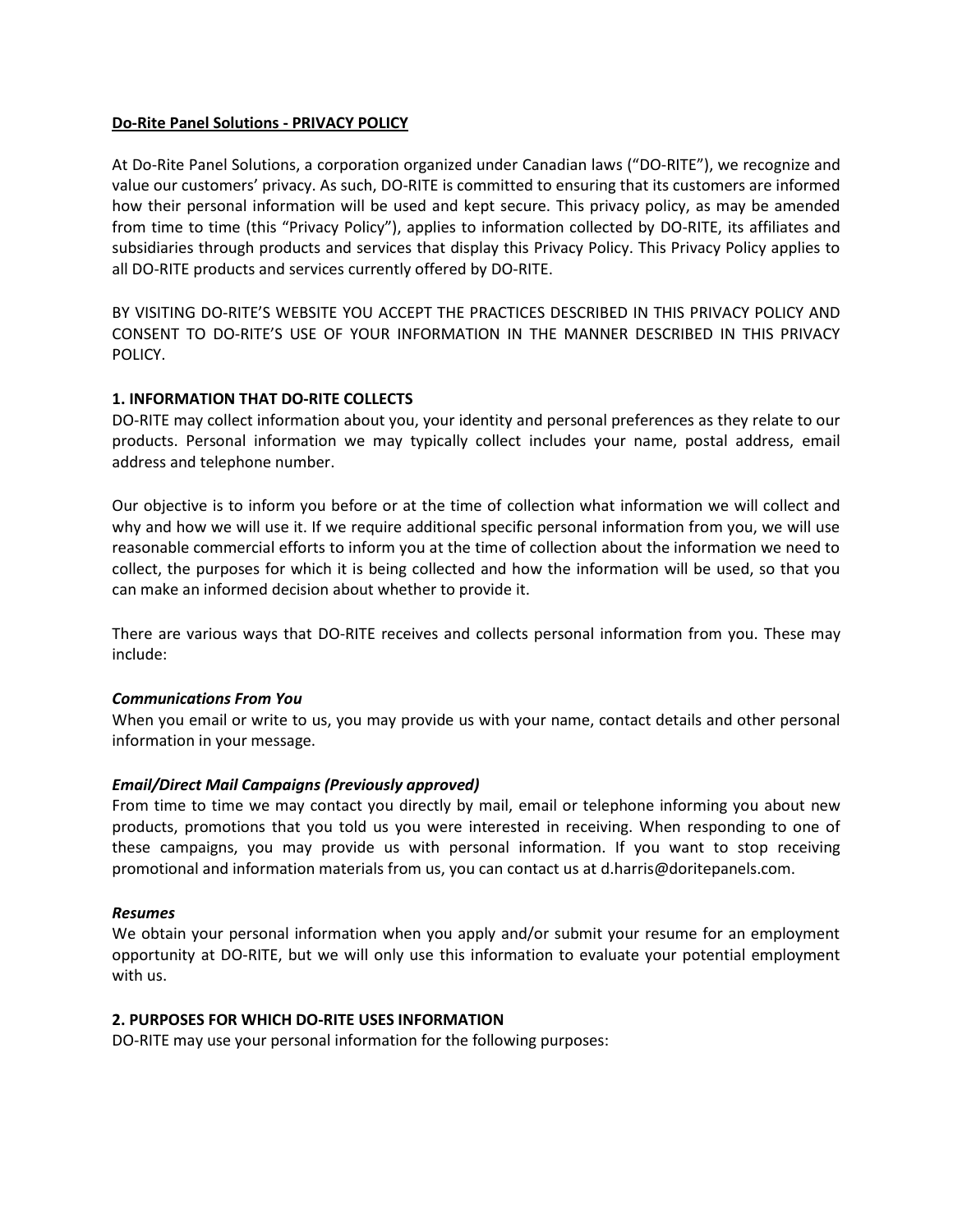### *Internal Analysis*

We may use the information you provide us with for our own internal statistical and analytical purposes, including marketing purposes to enhance users' experience.

# *Updating Personal Information and "Opting Out"*

DO-RITE wants to ensure that the information it collects is accurate. You may notify us of any change to your address, phone number, email address or other information by sending us an email message at d.harris@doritepanels.com or by notifying us in writing at:

790W Belle River Road Belle River, ON N0R 1A0 Canada

If at any time you wish to "opt out" of receiving information from DO-RITE, please notify us by sending an email to d.harris@doritepanels.com, or a written message to the address shown above. Please note, that due to lead-times on certain mailings and other factors, you may continue to receive correspondence for a period following your "opt out" notification.

# **3. AUTOMATICALLY COLLECTED INFORMATION**

## *Google Analytics*

This website uses Google Analytics, a web analytics service provided by Google, Inc. ("Google"). Google Analytics uses "cookies", which are text files placed on your computer to help the website analyse how visitors use the site. The information generated by the cookie about your use of the website (including your IP address) will normally be transmitted to and stored by Google on servers in the United States. If, however, the Anonymize IP option has been activated on this website, Google will remove the end of your IP address. Only in exceptional cases will the complete IP address be transmitted to a Google server in the USA and then shortened there. Google will use this information for the purposes of evaluating your use of the website, compiling reports on website activity for website operators and providing other services relating to website activity and Internet usage to the website operator. Google will not associate your IP address as transmitted by Google Analytics with any other data held by Google.

You may refuse the use of cookies by selecting appropriate settings on your browser; however, please note that if you do this you may not be able to use the full functionality of this website. Furthermore, you can prohibit Google from collecting and analysing the data generated by the cookie about your use of the website (including your IP address) by downloading and installing the browser plugin available here: [\[Browser plugin\]](https://tools.google.com/dlpage/gaoptout?hl=en)

We use Google Analytics Information to help us improve our understanding of our users and their preferences. We also use it to assist us in arranging relevant advertising, commercial opportunities and competitions. Also helps us to develop our website and audit its use.

# **4. SHARING OF INFORMATION WITH THIRD PARTIES**

Except as specifically described in Section 2, Section 4, Section 5 and Section 10, DO-RITE will not share any personal information with third parties without obtaining your consent.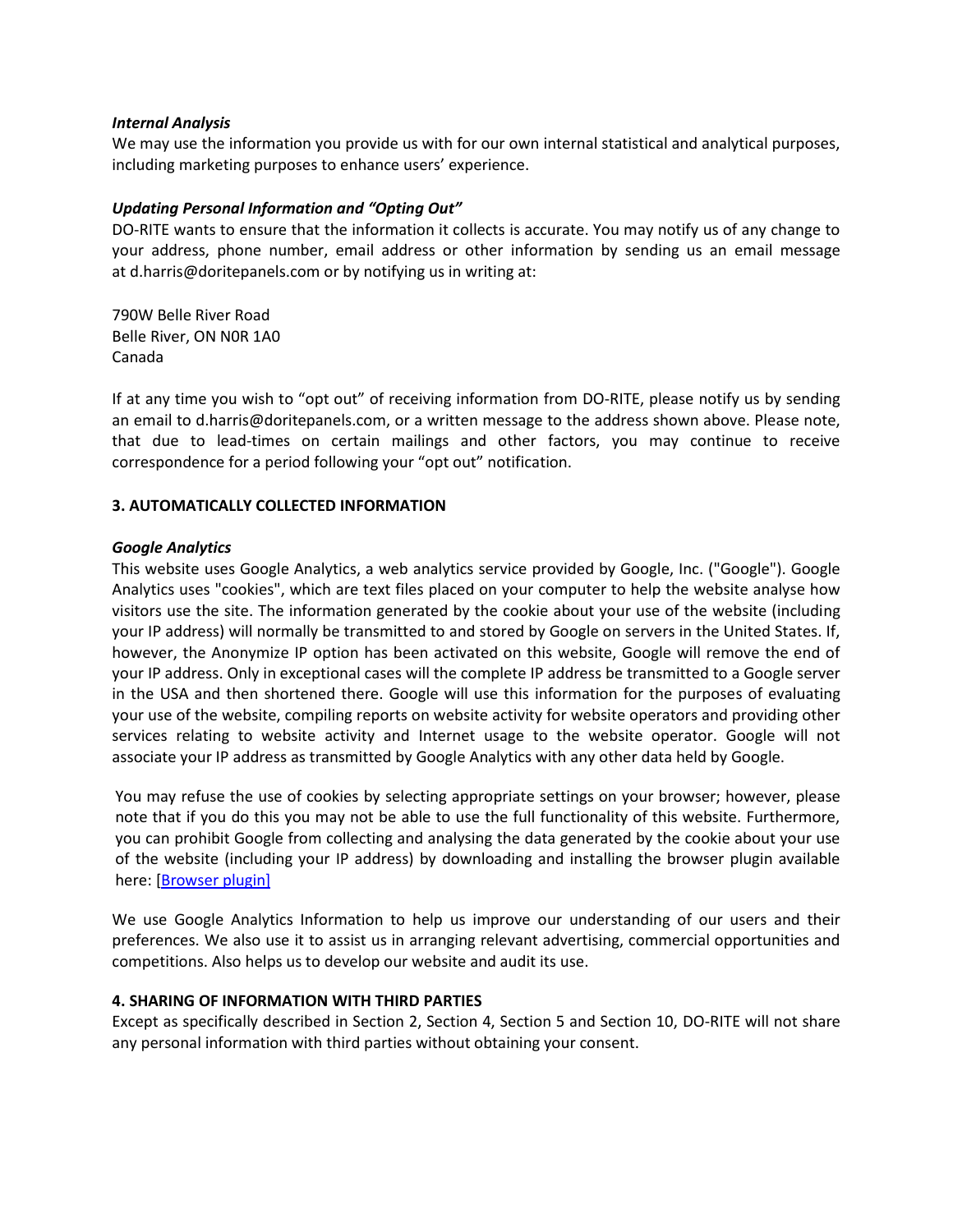## *Internal Operations*

We may also share information that you have provided to us with independent auditors, acting on our behalf, for revenue accounting purposes in connection with the internal operations of our business, provided that such companies comply with the terms of this policy.

# *Affiliates and Subsidiaries*

We may share the information that you have provided to us with subsidiaries and affiliated companies of DO-RITE who are required to comply with the terms of this policy.

# **5. LEGAL DISCLOSURE**

Although we make every effort to preserve user privacy, we may need to disclose personal information when required by law wherein we have a good-faith belief that such action is necessary to comply with a current judicial proceeding, a court order or other legal process or to protect ICUBED's, our users' or third parties' rights, property or safety.

## **6. SECURITY**

We maintain reasonable physical, electronic and procedural safeguards to protect your personal information. While no data transmission over the Internet is one hundred percent (100%) secure from intrusion, we have used and will continue to use commercially reasonable efforts to ensure the protection of your personal information.

## **7. COOKIES**

A cookie is a text-only string of information that a website transfers to the cookie file of the browser of your computer's hard disk so that the website can remember who you are and other details. Cookies may be set by a website or originate with third parties, such as advertisers. A cookie itself is not designed or intended to read any information from a user's computer (other than the contents of the cookie). A cookie is simply an identifier used by the website that originally placed it on your hard drive. The actual contents of the cookie information can be retrieved by the same server to identify the computer and subsequently to customize, track or regulate the use of a site based on information stored on the host server.

We may make use of cookies on our website. Cookies allow us to track use of our website to determine those areas which are useful or popular and those that are not, thereby enabling us to improve and update our website effectively.

Most web browsers can either alert you to the use of cookies or refuse to accept cookies entirely. You have the ability to accept or decline cookies by modifying the settings in your browser. However, you may not be able to use all the interactive features of the website if cookies are disabled.

For more information on how you can control and/or disable cookies using browser settings on each device, see [aboutcookie.](https://www.aboutcookies.org/)

### **8. LINKS**

We may offer links from our website to other websites (which may be hosted by third parties that we choose as a partner or by unrelated companies) which we think may be of interest to you. Third party websites are not governed by this Privacy Policy and DO-RITE makes no representation as to their